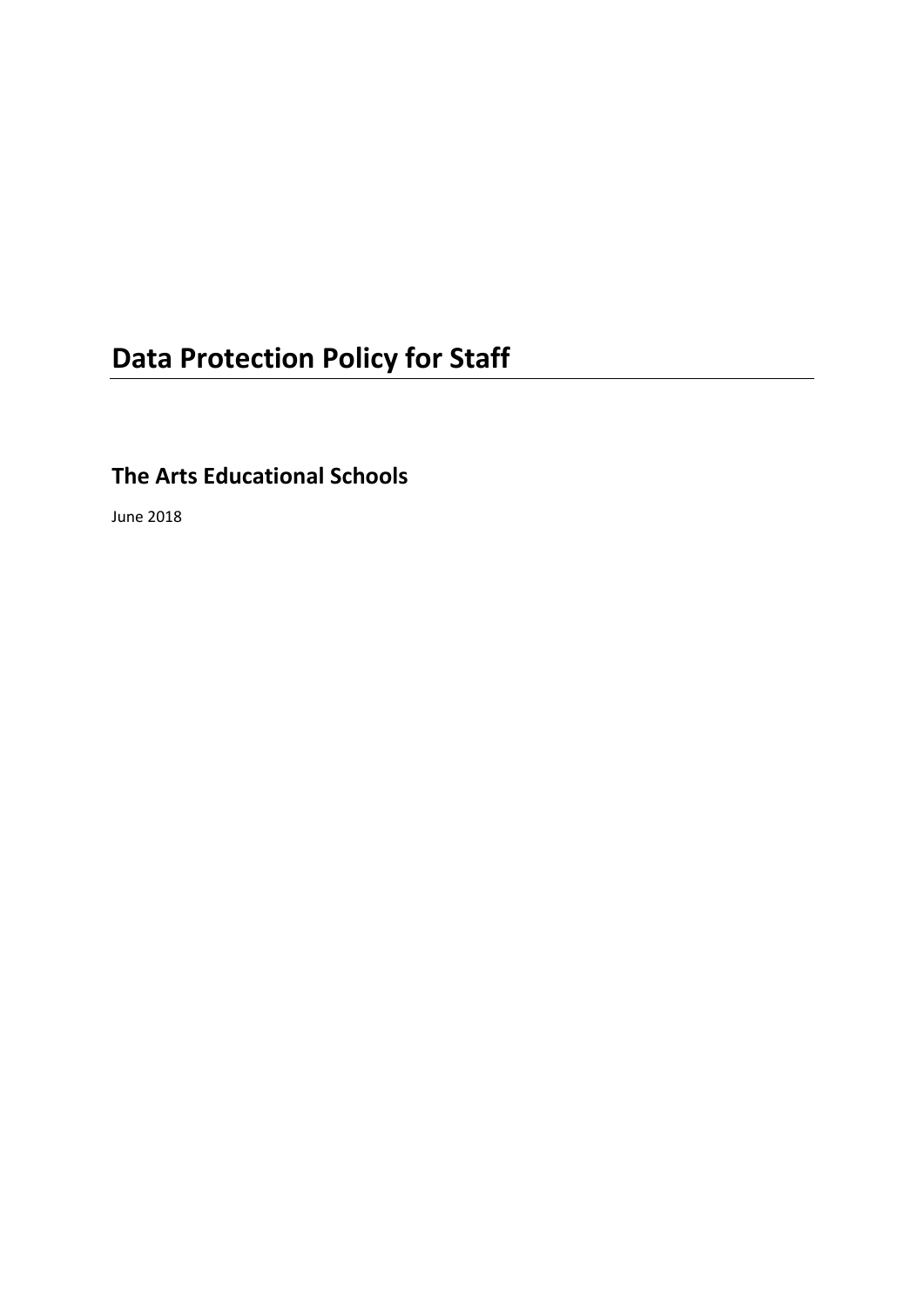### 1 **Introduction**

- 1.1 Data protection is an important legal compliance issue for The Arts Educational Schools (ArtsEd). On 25 May 2018, the General Data Protection Regulation (GDPR) was implemented. This is an EU Regulation that is directly effective in the UK and throughout the rest of Europe. A new Data Protection Act 2018 has also been passed to deal with certain issues left for national law: this includes specific provisions of relevance to schools. In particular, in the context of our safeguarding obligations, the School has a heightened duty to ensure that the personal data of pupils and students is at all times handled responsibly and securely.
- 1.2 This policy is about your obligations under the data protection legislation. Data protection is about regulating the way that the School uses and stores information about identifiable people (Personal Data). It also gives people various rights regarding their data - such as the right to access the Personal Data that the School holds on them.
- 1.3 As a school, we will collect, store and process Personal Data about our staff, pupils, students, parents, suppliers and other third parties. We recognise that the correct and lawful treatment of this data will maintain confidence in the School and will ensure that the School operates successfully.
- 1.4 You are obliged to comply with this policy when processing Personal Data on our behalf. Any breach of this policy may result in disciplinary action.
- 1.5 References to pupil apply to any person enrolled at The Arts Educational Schools independent school or sixth form and references to student apply to any person enrolled in further education or higher education or ArtsEd Extra at The Arts Educational Schools.

### 2 **Data Protection Lead**

The School has appointed Kathy-Ann Darmody (the Finance Director) as the Data Protection Lead who will endeavour to ensure that all personal data is processed in compliance with this Policy and the principles of the GDPR. Any questions about the operation of this policy or any concerns that the policy has not been followed should be referred in the first instance to the Data Protection Lead.

### **3 Key data protection terms used in this data protection policy are:**

- Data controller an organisation that determines the purpose and means of the processing of personal data. For example, the School is the controller of pupils' and students' personal information. As a data controller, we are responsible for safeguarding the use of personal data.
- Data processor **–** an organisation that processes personal data on behalf of a data controller, for example a payroll provider or other supplier of services.
- Personal data breach a breach of security leading to the accidental or unlawful destruction, loss, alteration, unauthorised disclosure of, or access to, personal data.
- Personal information (or personal data): any information relating to a living individual (a data subject), including name, identification number, location or online identifier such as an email address. Note that personal information created in the ordinary course of work duties (such as in emails, notes of calls, and minutes of meetings) is still personal data and regulated by data protection laws, including the GDPR. Note also that it includes expressions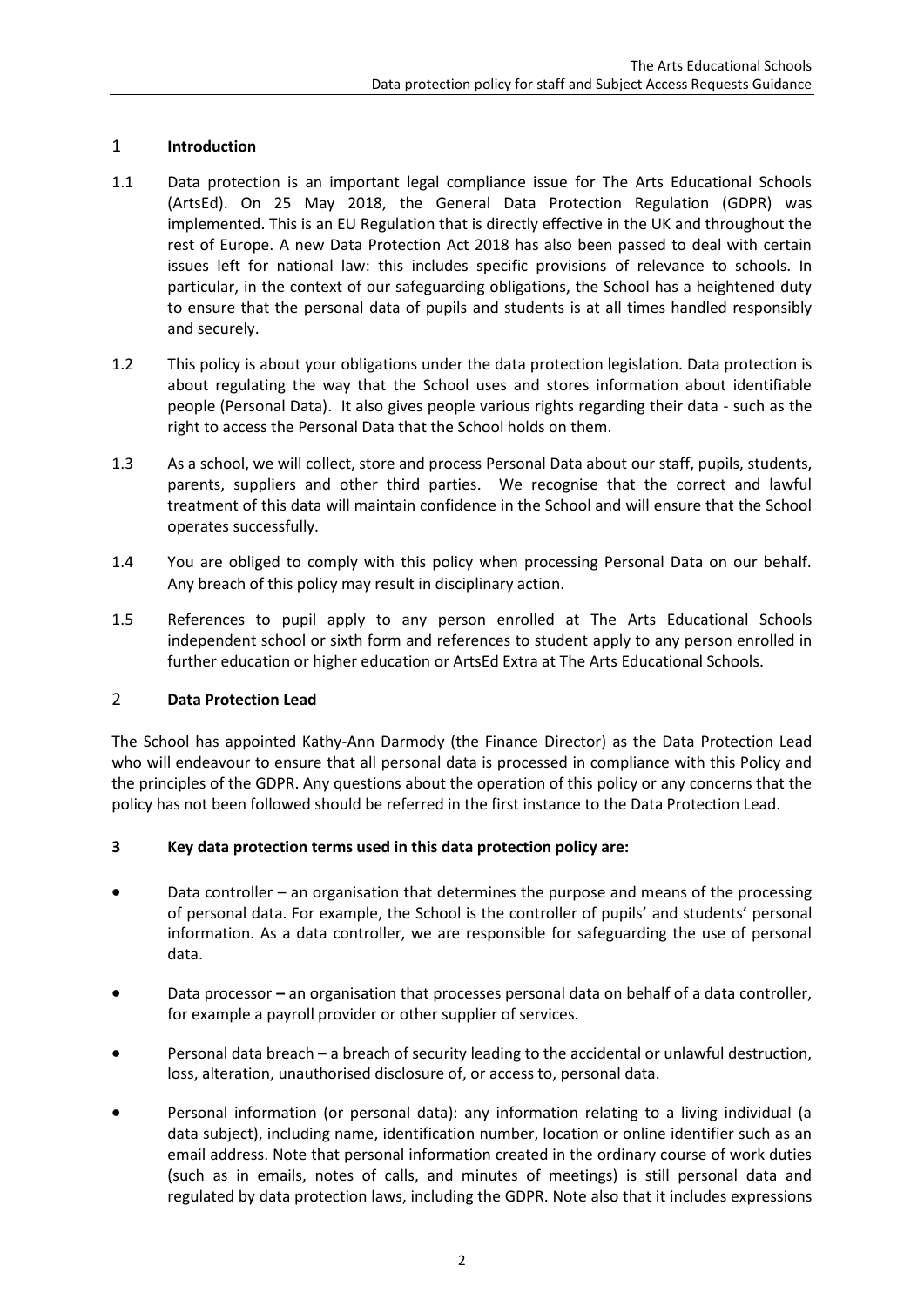of opinion about the individual or any indication of someone's intentions towards that individual.

- Processing virtually anything done with personal information, including obtaining or collecting it, structuring it, analysing it, storing it, sharing it internally or with third parties (including making it available to be viewed electronically or otherwise), altering it or deleting it.
- Special categories of personal data data relating to racial or ethnic origin, political opinions, religious or philosophical beliefs, trade union membership, health and medical conditions, sex life or sexual orientation, genetic or biometric data used to identify an individual. There are also separate rules for the processing of personal data relating to criminal convictions and offences.

### 4 **Application**

- 4.1 This policy is aimed at all staff working in the School (whether directly or indirectly), whether paid or unpaid, whatever their position, role or responsibilities, which includes employees, Trustees, contractors, agency and peripatetic staff, work experience / placement students and volunteers.
- 4.2 This policy does not form part of your contract of employment and may be amended by the School at any time.

### 5 **The Principles**

The GDPR sets out six principles relating to the processing of personal data which must be adhered to by data controllers (and data processors). These require that personal data must be:

- 5.1 Processed **lawfully, fairly** and in a **transparent** manner;
- 5.2 Collected for **specific and explicit purposes** and only for the purposes it was collected for;
- 5.3 **Relevant** and **limited** to what is necessary for the purposes it is processed;
- 5.4 **Accurate** and kept **up to date**;
- 5.5 **Kept for no longer than is necessary** for the purposes for which it is processed; and
- 5.6 Processed in a manner that ensures **appropriate security** of the personal data.

The GDPR's 'accountability' principle also requires that the School not only processes personal data in a fair and legal manner but that we are also able to *demonstrate* that our processing is lawful. This involves, among other things:

- keeping records of our data processing activities, including by way of logs and policies;
- documenting significant decisions and assessments about how we use personal data; and
- generally having an 'audit trail' vis-à-vis data protection and privacy matters, including for example when and how our Privacy Notice(s) were updated, how and when data protection consents were collected from individuals, how breaches were dealt with, etc.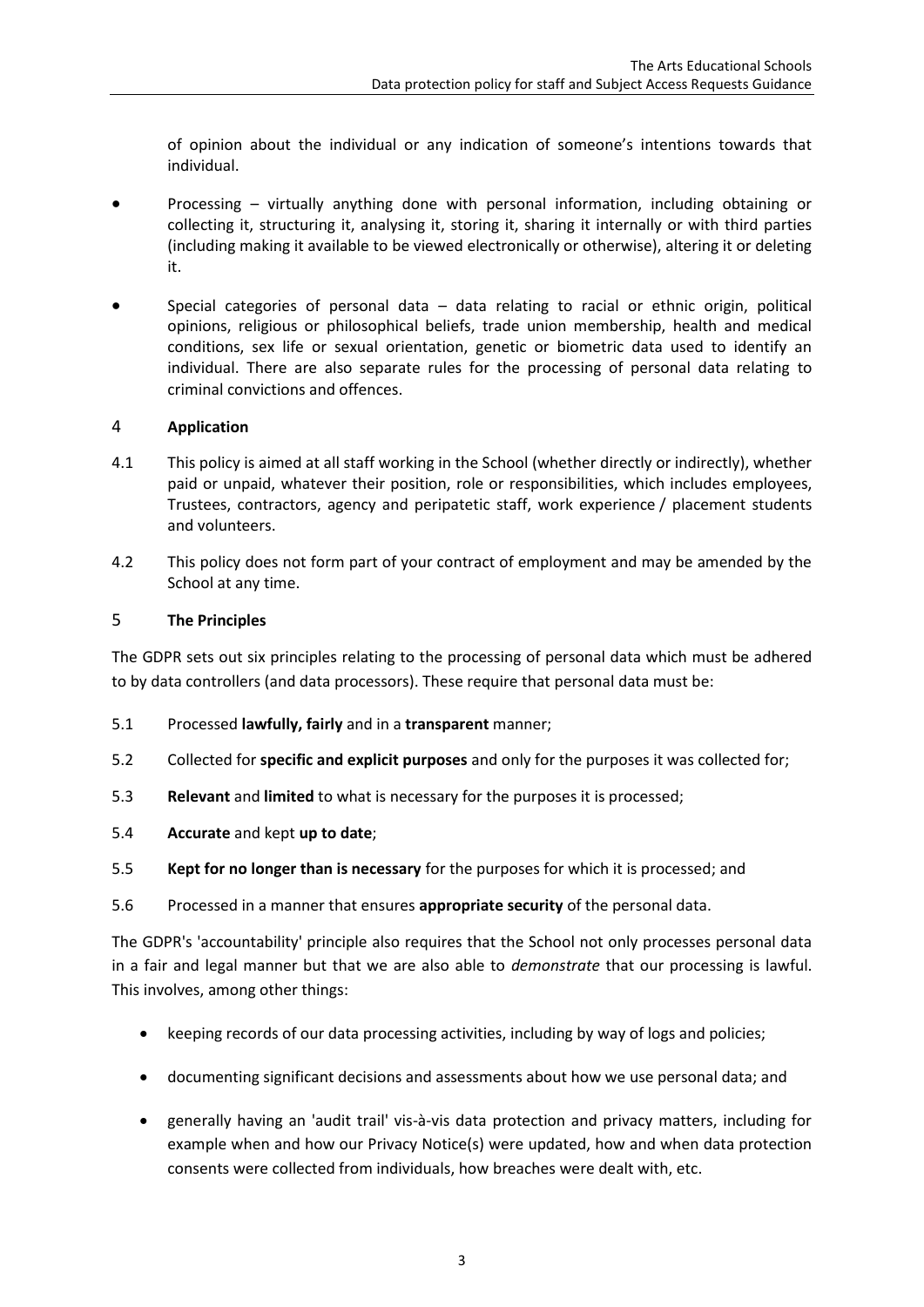### 6 **Lawful grounds for data processing**

Under the GDPR there are several different lawful grounds for processing personal data. One of these is consent. However, because the definition of what constitutes consent has been tightened under GDPR (and the fact that it can be withdrawn by the data subject) it is generally considered preferable to rely on another lawful ground where possible.

One of these alternative grounds is 'legitimate interests', which is the most flexible basis for processing. However, it does require transparency and a balancing assessment between the rights of the individual and the interests of the Controller. It can be challenged by data subjects and also means the Controller is taking on extra responsibility for considering and protecting people's rights and interests. The School's legitimate interests are set out in its Privacy Policy, as GDPR requires.

Other lawful grounds include:

- compliance with a legal obligation, including in connection with employment and diversity;
- contractual necessity, e.g. to perform a contract with staff, parents or students;
- a narrower set of grounds for processing special categories of personal data (such as health information), which includes explicit consent, emergencies, and specific public interest grounds.

### 7 **What information falls within the scope of this policy**

- 7.1 Data protection concerns information about individuals.
- 7.2 Personal Data is data which relates to a living person who can be identified either from that data, or from the data and other information that is available.
- 7.3 Information as simple as someone's name and address is their Personal Data.
- 7.4 In order for you to do your job, you will need to use and create Personal Data. Virtually anything might include Personal Data.
- 7.5 Examples of places where Personal Data might be found are on a computer database; in a file, such as a pupil report; a register or contract of employment; pupils' exercise books, coursework and mark books; health records and email correspondence.
- 7.6 Examples of documents where Personal Data might be found are
	- 7.6.1 a report about a child protection incident;
	- 7.6.2 a record about disciplinary action taken against a member of staff;
	- 7.6.3 photographs or recordings of pupils;
	- 7.6.4 a tape recording of a job interview;
	- 7.6.5 a recording of a performance;
	- 7.6.6 contact details and other personal information held about pupils, students, parents and staff and their families;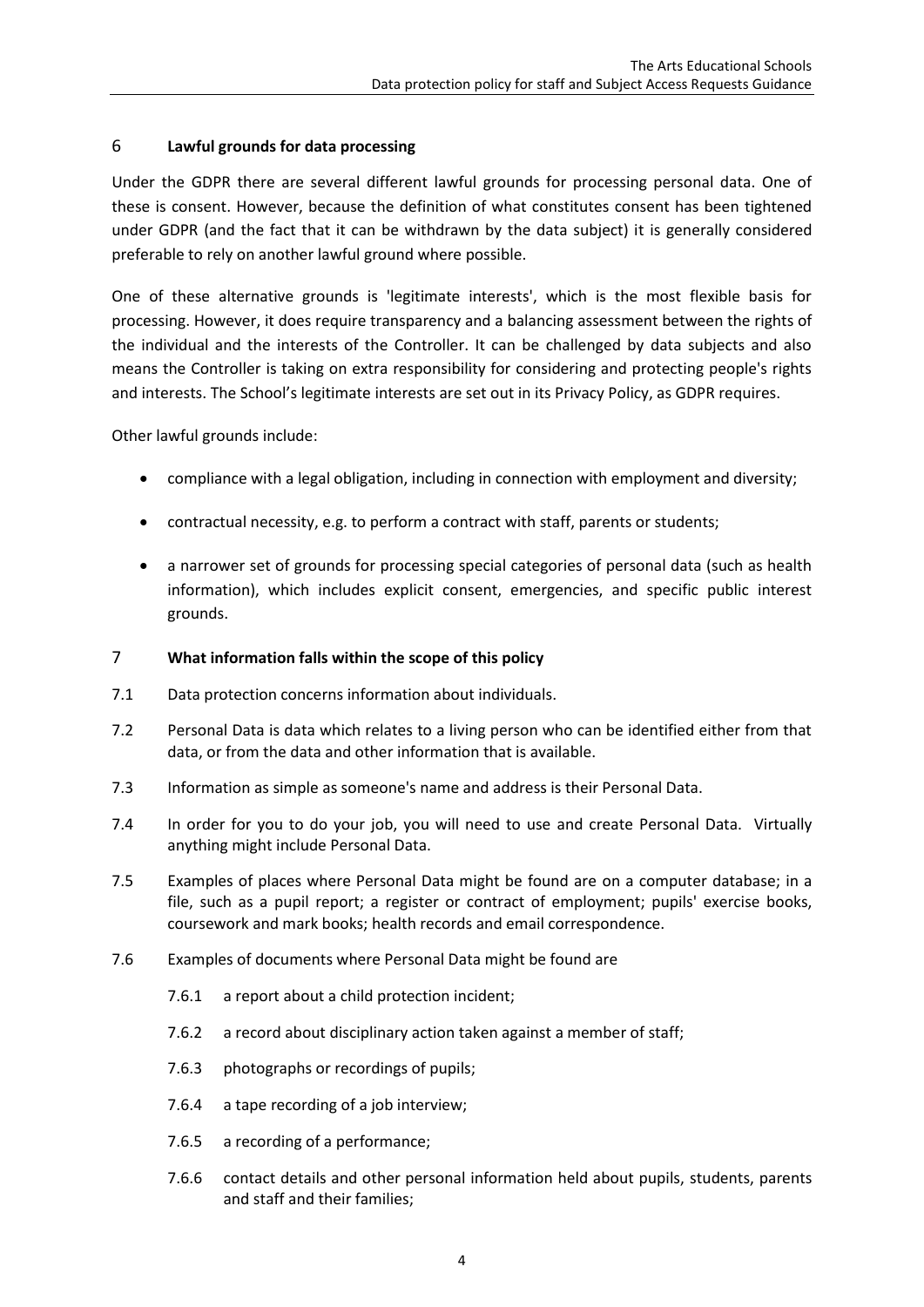- 7.6.7 contact details of a member of the public who is enquiring about a place at the School;
- 7.6.8 financial records of a parent, student or pupil;
- 7.6.9 information on a pupil's or student's performance; and
- 7.6.10 an opinion about a parent, pupil, student or colleague in an email.
- 7.7 These are just examples there may be many other things that you use and create that would be considered Personal Data.
- <span id="page-4-0"></span>7.8 You must be particularly careful when dealing with Personal Data which falls into any of the categories below:
	- 7.8.1 information concerning child protection matters;
	- 7.8.2 information about serious or confidential medical conditions and information about special educational needs;
	- 7.8.3 information concerning serious allegations made against an individual (whether or not the allegation amounts to a criminal offence and whether or not the allegation has been proved);
	- 7.8.4 financial information (for example about parents, pupils, students and staff);
	- 7.8.5 information about an individual's racial or ethnic origin;
	- 7.8.6 political opinions;
	- 7.8.7 religious beliefs or other beliefs of a similar nature;
	- 7.8.8 trade union membership;
	- 7.8.9 physical or mental health or condition;
	- 7.8.10 sexual life;
	- 7.8.11 genetic information;
	- 7.8.12 information relating to actual or alleged criminal activity; and
	- 7.8.13 biometric information (e.g. a pupil's or student's fingerprints following a criminal investigation).
- 7.9 These categories are referred to as **Critical School Personal Data** in this policy and in the information security policy. If you have any questions about your processing of these categories of Personal Data please speak to the Finance Director.

### 8 **Your obligations**

### 8.1 **Personal Data must be processed fairly, lawfully and transparently**

- 8.1.1 What does this mean in practice?
	- (a) "Processing" covers virtually everything which is done in relation to Personal Data, including using, disclosing, copying and storing Personal Data.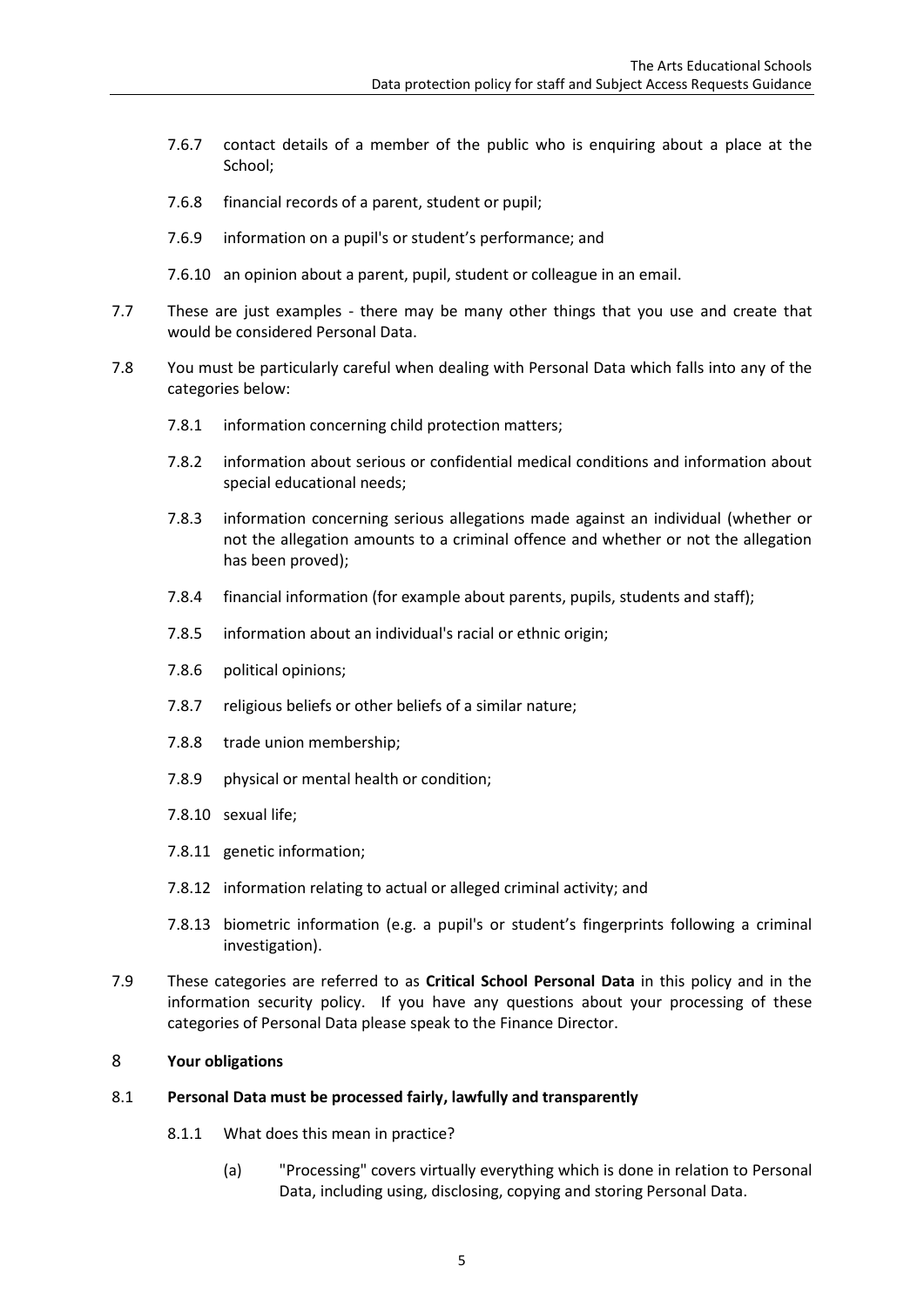(b) People must be told what data is collected about them, what it is used for, and who it might be shared with, unless it is obvious. They must also be given other information, such as, what rights they have in their information, how long we keep it for and about their right to complain to the Information Commissioner's Office (the data protection regulator).

This information is often provided in a document known as a privacy notice. Copies of the School's privacy notices can be obtained from the Finance Director or accessed on the School's website. You must familiarise yourself with the School's privacy notices.

- (c) If you are using Personal Data in a way which you think an individual might think is unfair please speak to the Finance Director.
- (d) You must only process Personal Data for the following purposes:
	- (i) ensuring that the School provides a safe and secure environment;
	- (ii) providing pastoral care;
	- (iii) providing education and learning for our pupils and students;
	- (iv) providing additional activities for pupils, students and parents (for example activity clubs);
	- (v) protecting and promoting the School's interests and objectives (for example fundraising);
	- (vi) safeguarding and promoting the welfare of our pupils and students; and
	- (vii) to fulfil the School's contractual and other legal obligations.
- (e) If you want to do something with Personal Data that is not on the above list, or is not set out in the relevant privacy notice(s), you must speak to the Finance Director. This is to make sure that the School has a lawful reason for using the Personal Data.
- (f) We may sometimes rely on the consent of the individual to use their Personal Data. This consent must meet certain requirements and therefore you should speak to the Finance Director if you think that you may need to obtain consent.

### 8.2 **You must only process Personal Data for limited purposes and in an appropriate way.**

- 8.2.1 What does this mean in practice?
	- (a) For example, if pupils or students are told that they will be photographed to enable staff to recognise them when writing references, you should not use those photographs for another purpose (e.g. in the School's prospectus).

### 8.3 **Personal Data held must be adequate and relevant for the purpose**

8.3.1 What does this mean in practice?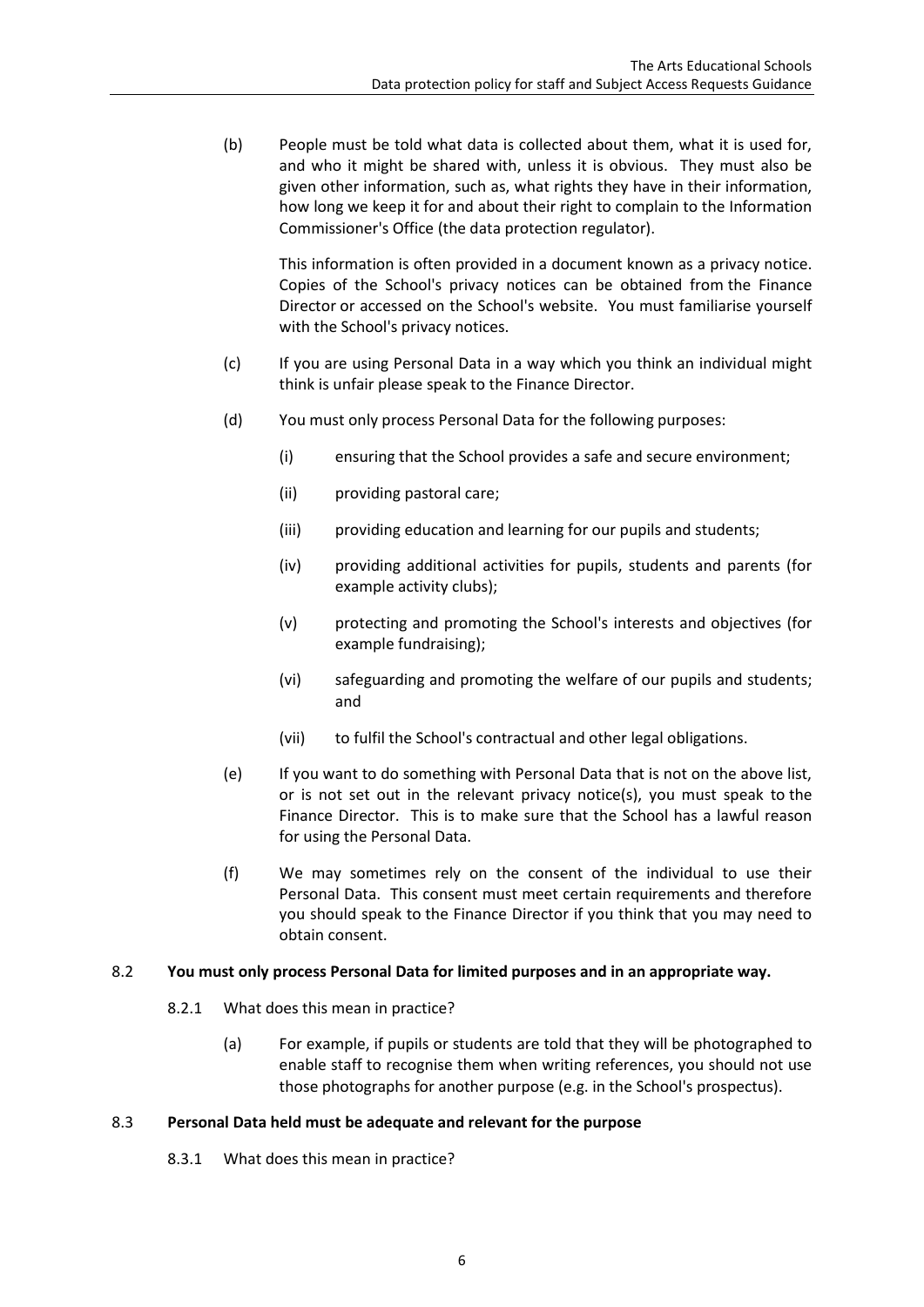(a) This means not making decisions based on incomplete data. For example, when writing reports you must make sure that you are using all of the relevant information about the pupil or student.

### 8.4 **You must not hold excessive or unnecessary Personal Data**

- 8.4.1 What does this mean in practice?
	- (a) Personal Data must not be processed in a way that is excessive or unnecessary. For example, you should only collect information about a pupil's siblings if that Personal Data has some relevance, such as allowing the School to determine if a sibling fee discount is applicable.

### 8.5 **The Personal Data that you hold must be accurate**

- 8.5.1 What does this mean in practice?
	- (a) You must ensure that Personal Data is complete and kept up to date. For example, if a pupil, student or a parent notifies you that their contact details have changed, you should update the School's information management system.

### 8.6 **You must not keep Personal Data longer than necessary**

- 8.6.1 What does this this mean in practice?
	- (a) The School has a policy about how long different types of data should be kept for and when data should be destroyed. This applies to both paper and electronic documents. You must be particularly careful when you are deleting data.
	- (b) Please speak to the Finance Director for guidance on the retention periods and secure deletion.

### 8.7 **You must keep Personal Data secure**

- 8.7.1 You must comply with the following School policies and guidance relating to the handling of Personal Data:
	- (a) information security policy;
	- (b) policy on the use of photographs and videos of pupils or students;
	- (c) IT acceptable use policy for staff; and
	- (d) information and records retention policy.

### 8.8 **You must not transfer Personal Data outside the EEA without adequate protection**

- 8.8.1 What does this mean in practice?
	- (a) If you need to transfer personal data outside the EEA please contact the Finance Director. For example, if you are arranging a school trip to a country outside the EEA.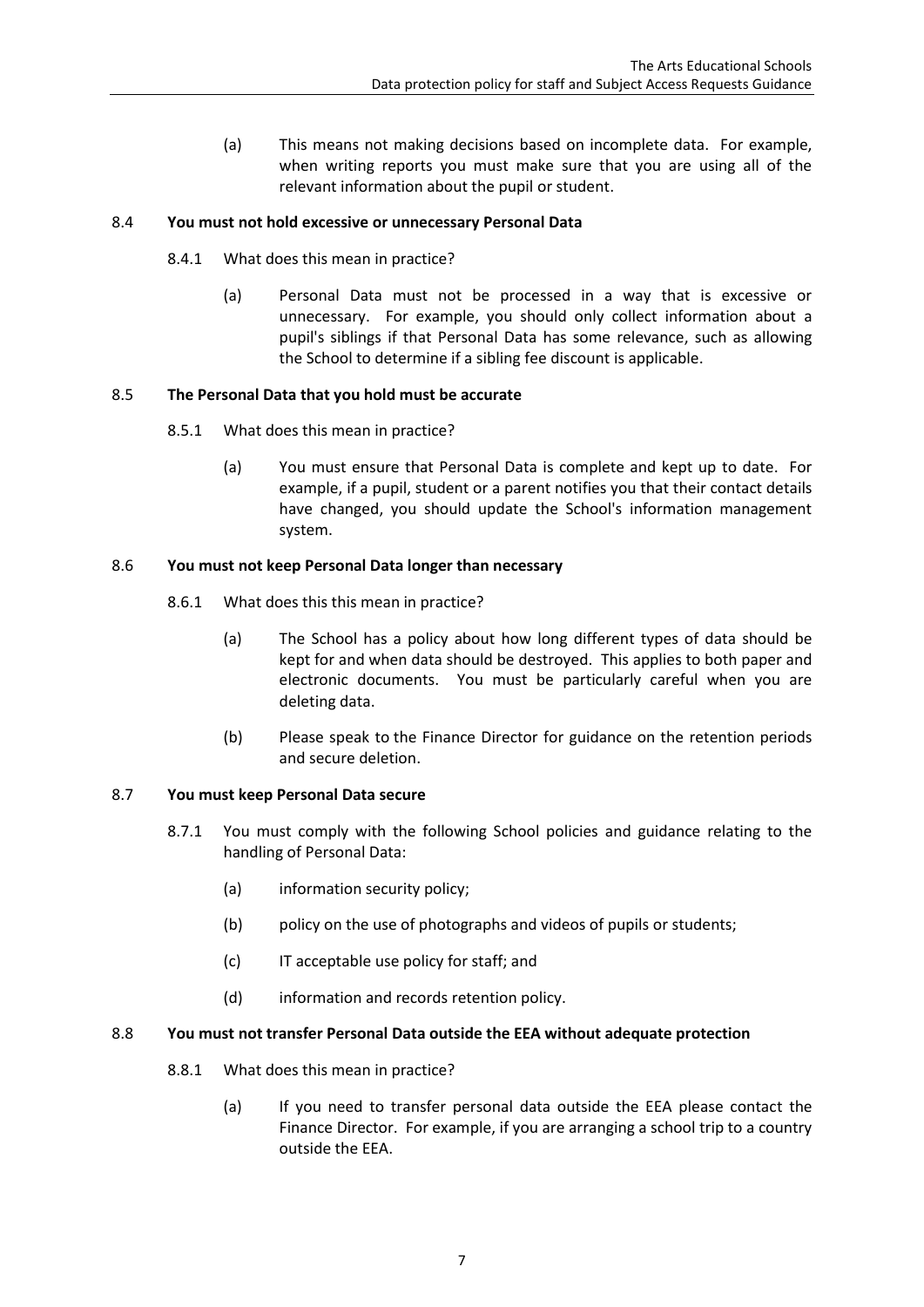### 9 **Processing of Credit Card Data**

ArtsEd complies with the requirements of the PCI Data Security Standard (PCI DSS). Staff who are required to process credit card data must ensure that they are aware of and comply with the most up to date PCI DSS requirements. If you are unsure in this regard please seek further guidance from the Finance Director.

### 10 **Sharing Personal Data outside the School - dos and don'ts**

- 10.1 Please review the following dos and don'ts:
	- 10.1.1 **DO** share Personal Data on a need to know basis think about why it is necessary to share data outside of the School - if in doubt - always ask your Manager.
	- 10.1.2 **DO** encrypt emails which contain Critical School Personal Data described in paragraph [7.8](#page-4-0) above. For example, encryption should be used when sending details of a safeguarding incident to social services, or information to the pension provider.
	- 10.1.3 **DO** make sure that you have permission from your Manager or the Finance Director to share Personal Data on the School website.
	- 10.1.4 **DO** be aware of "blagging". This is the use of deceit to obtain Personal Data from people or organisations. You should seek advice from the Finance Director where you are suspicious as to why the information is being requested or if you are unsure of the identity of the requester (e.g. if a request has come from a parent but using a different email address).
	- 10.1.5 **DO** be aware of phishing. Phishing is a way of making something (such as an email or a letter) appear as if it has come from a trusted source. This is a method used by fraudsters to access valuable personal details, such as usernames and passwords. Don't reply to email, text, or pop-up messages that ask for personal or financial information or click on any links in an email from someone that you don't recognise. Report all concerns about phishing to the IT department.
	- 10.1.6 **DO NOT** disclose Personal Data to the Police without permission from the Finance Director (unless it is an emergency).
	- 10.1.7 **DO NOT** disclose Personal Data to contractors without permission from the Finance Director. This includes, for example, sharing Personal Data with an external marketing team to carry out a pupil recruitment event.

### 11 **Sharing Personal Data within the School**

- 11.1 This section applies when Personal Data is shared within the School.
- 11.2 Personal Data must only be shared within the School on a "need to know" basis.
- 11.3 Examples of sharing which are **likely** to comply with data protection legislation:
	- 11.3.1 a teacher discussing a pupil's progress with other members of staff (for example, to ask for advice on how best to support the pupil);
	- 11.3.2 informing an exam invigilator that a particular pupil suffers from panic attacks; and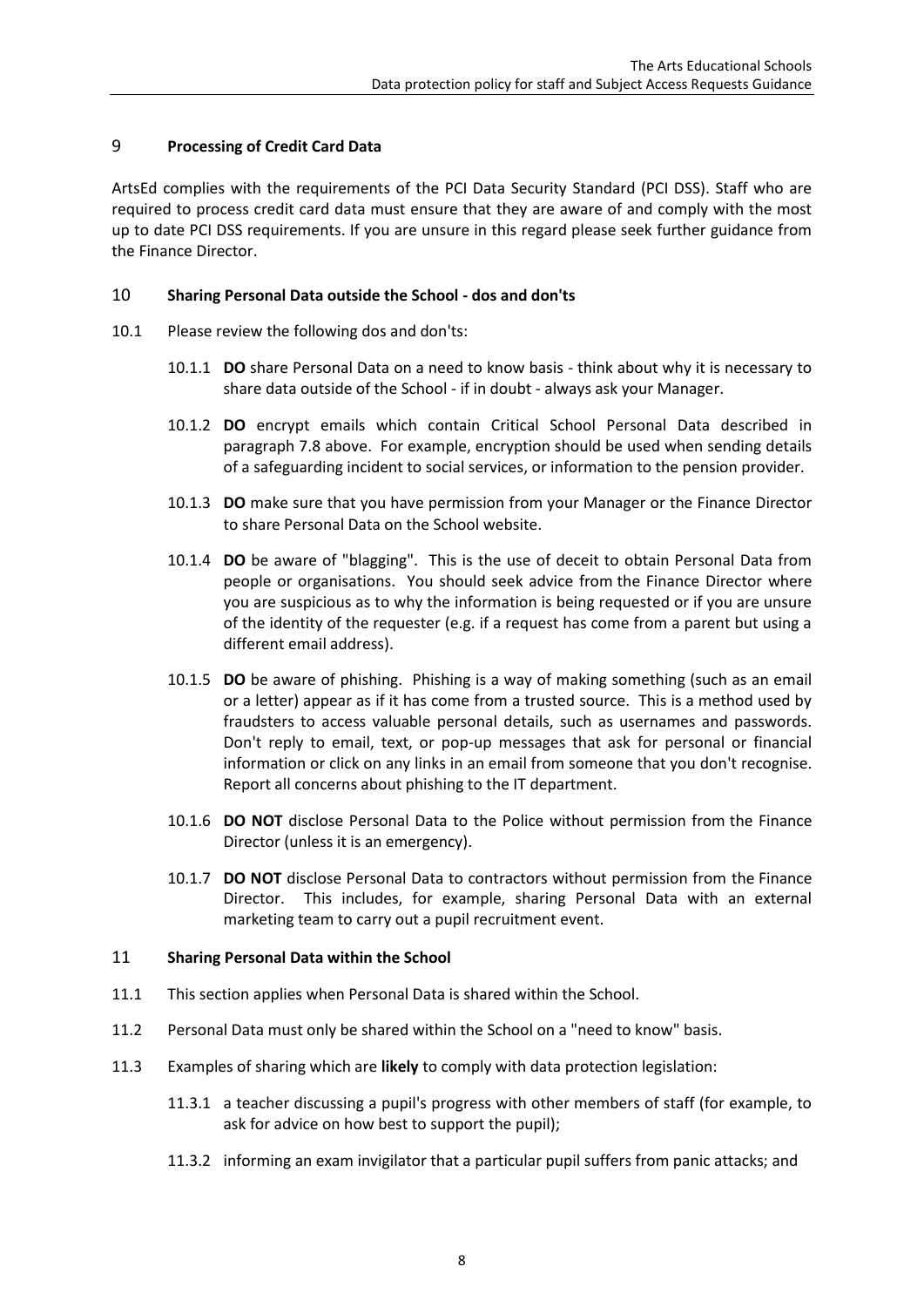- 11.3.3 disclosing details of a teaching assistant's allergy to bee stings to colleagues so that you/they will know how to respond (but more private health matters must be kept confidential).
- 11.4 Examples of sharing which are **unlikely** to comply with the Act:
	- 11.4.1 informing all staff that a pupil has been diagnosed with dyslexia (rather than just informing those staff who teach the pupil); and
	- 11.4.2 disclosing personal contact details for a member of staff (e.g. their home address and telephone number) to other members of staff (unless the member of staff has given permission or it is an emergency).
- 11.5 You may share Personal Data to avoid harm, for example in child protection and safeguarding matters. You should have received training on when to share information regarding welfare and safeguarding issues. If you have not received this training please contact the HR Manager as a matter of urgency.

### 12 **Individuals' rights in their Personal Data**

- 12.1 People have various rights in their information.
- 12.2 You must be able to recognise when someone is exercising their rights so that you can refer the matter to the Finance Director.
	- (a) Please let the Finance Director know if anyone (either for themselves or on behalf of another person, such as their child):
		- (i) wants to know what information the School holds about them or their child;
		- (ii) asks to withdraw any consent that they have given to use their information or information about their child;
		- (iii) wants the School to delete any information;
		- (iv) asks the School to correct or change information (unless this is a routine updating of information such as contact details);
		- (v) asks for electronic information which they provided to the School to be transferred back to them or to another organisation;
		- (vi) wants the School to stop using their information for direct marketing purposes. Direct marketing has a broad meaning for data protection purposes and might include communications such as the School newsletter or alumni events information; or
		- (vii) objects to how the School is using their information or wants the School to stop using their information in a particular way, for example, if they are not happy that information has been shared with a third party.

### 13 **Requests for Personal Data (Subject Access Requests)**

13.1 One of the most commonly exercised rights mentioned in section 12 above is the right to make a subject access request. Under this right people are entitled to request a copy of the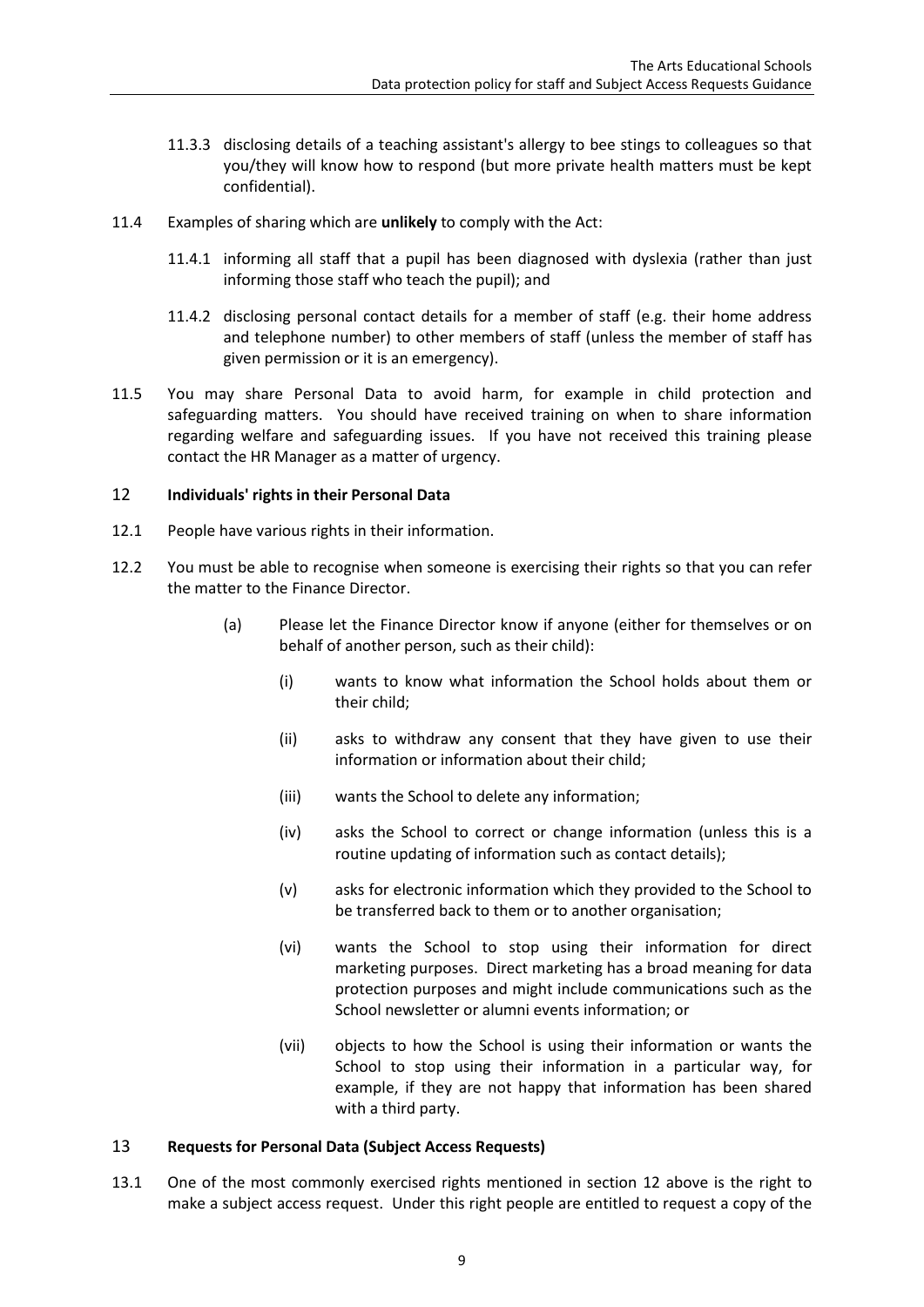Personal Data which the School holds about them (or in some cases their child) and to certain supplemental information.

- 13.2 Subject access requests do not have to be labelled as such and do not even have to mention data protection. For example, an email which simply states "Please send me copies of all emails you hold about me" is a valid subject access request. You must always immediately let the Finance Director know when you receive any such requests.
- 13.3 Receiving a subject access request is a serious matter for the School and involves complex legal rights. Staff must never respond to a subject access request themselves unless authorised to do so.
- 13.4 When a subject access request is made, the School must disclose all of that person's Personal Data to them which falls within the scope of his/her request - there are only very limited exceptions. There is no exemption for embarrassing information - so think carefully when writing letters and emails as they could be disclosed following a subject access request. However, this should not deter staff from recording necessary and sometimes difficult records of incidents or conversations involving colleagues, pupils or students, in accordance with the School's other policies particularly in relation to safeguarding matters. Grounds may sometimes exist to withhold these from such requests. However, the starting position is to record every document or email in such a way that you would be able to stand by it if the person about whom it was recorded were to see it.

### 14 **Avoiding, mitigating and reporting data breaches**

- 14.1 One of the key new obligations contained in the GDPR is on reporting personal data breaches. Data controllers must report certain types of personal data breach (those which risk an impact to individuals) to the ICO within 72 hours.
- 14.2 In addition, data controllers must notify individuals affected if the breach is likely to result in a "high risk" to their rights and freedoms. In any event, ArtsEd must keep a record of any personal data breaches, regardless of whether we need to notify the ICO. If you become aware of a personal data breach you must notify the Finance Director. If staff are in any doubt as to whether or not you should report something, it is always best to do so. A personal data breach may be serious, or it may be minor, and it may involve fault or not, but the School always needs to know about them to make a decision.

### 15 **Breach of this policy**

- 15.1 Any breach of this policy will be taken seriously and may result in disciplinary action.
- 15.2 A member of staff who deliberately or recklessly discloses Personal Data held by the School without proper authority is guilty of a criminal offence and gross misconduct. This could result in summary dismissal.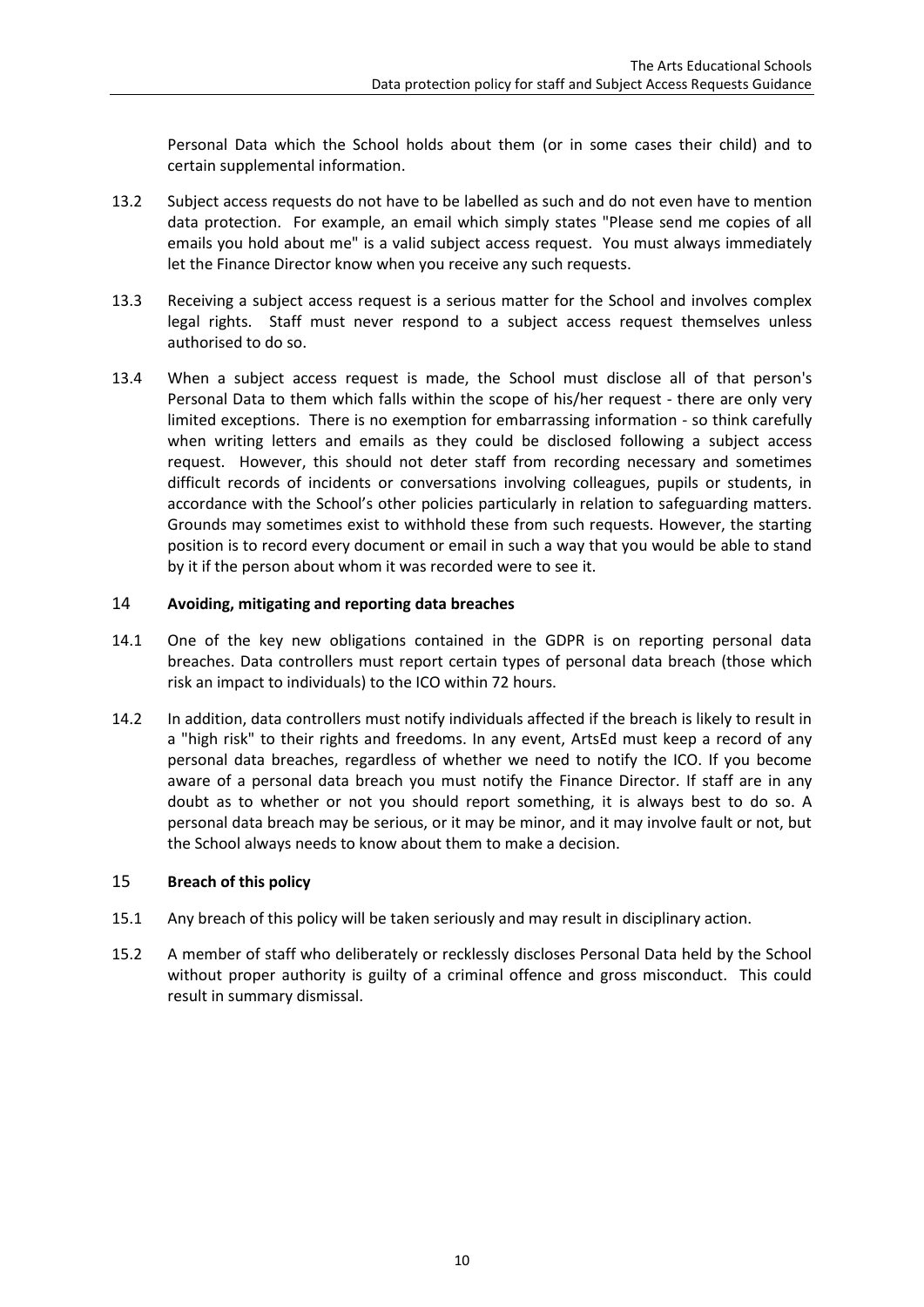## **Subject Access Requests Guidance**

### **The Arts Educational Schools**

June 2018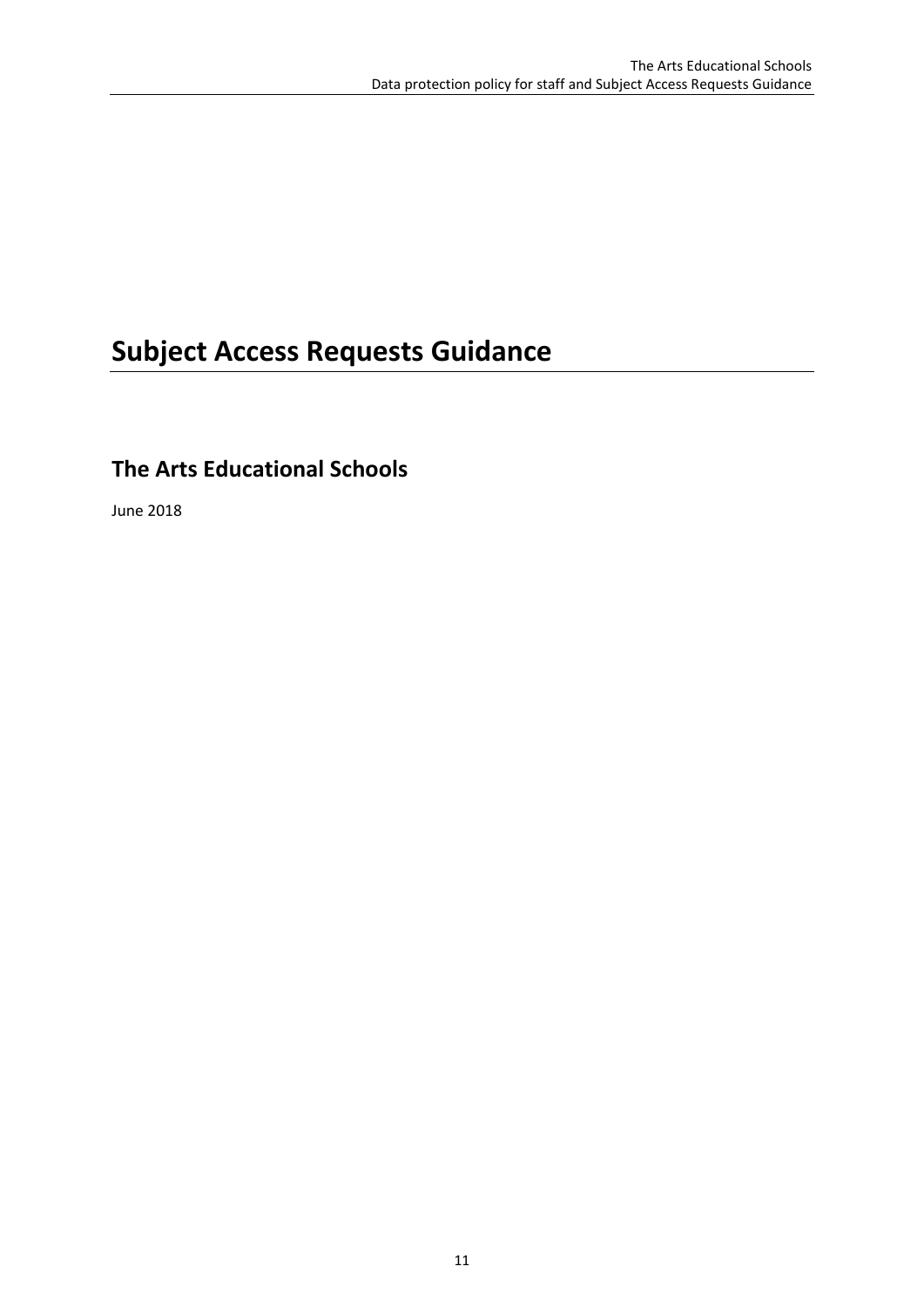### **What is a "Subject Access Right" (SAR)?**

All individuals – including parents, pupils, students, staff (past, present and prospective) – have a right in law to know what personal data about them is being held and used by organisations (including schools), and broadly for what purpose, where it came from, and who else might receive it. This is subject to certain limitations and exemptions.

*This is not the same as a parent's statutory right to receive a copy of their child's educational record under the Education Act 1996, which is sometimes cited by parents but does not apply to independent schools.* 

### **Why should we be concerned?**

What they are entitled to receive is broad ranging and includes correspondence, emails, minutes, reports, results, databases, lists and expressions of opinion. The response must be provided within one calendar month and to meet this deadline, the School must be organised and identify any requests quickly so that the lengthy process of finding and reviewing all the relevant information can be done quickly.

#### **What is a valid SAR?**

A SAR does not need to be made in writing, and it does not have to mention the DPA or GDPR. It can be validly made to anyone in the organisation, including online, and the effect (and period for responding) is the same. The School can request any information they reasonably require to confirm the identity of the requester. Schools can ask requesters to use a specific "form", but cannot insist on this. *Informal requests may be very narrow, in which case the school can consider it on its own terms (rather than assume a full SAR) but still need to be mindful of the SAR rules, including to take care around the information of others.*

### **Can a SAR be made on another's behalf?**

Yes, provided the School is satisfied that the third party is genuinely acting on the individual's behalf – for example, by their solicitor, or a family member. Children have the same rights to make a SAR as adults, and indeed strictly speaking those rights belong to the child (and not the parent).

*It is good policy to request a signed authority from a secondary aged child where a SAR has been requested by their parent/s.*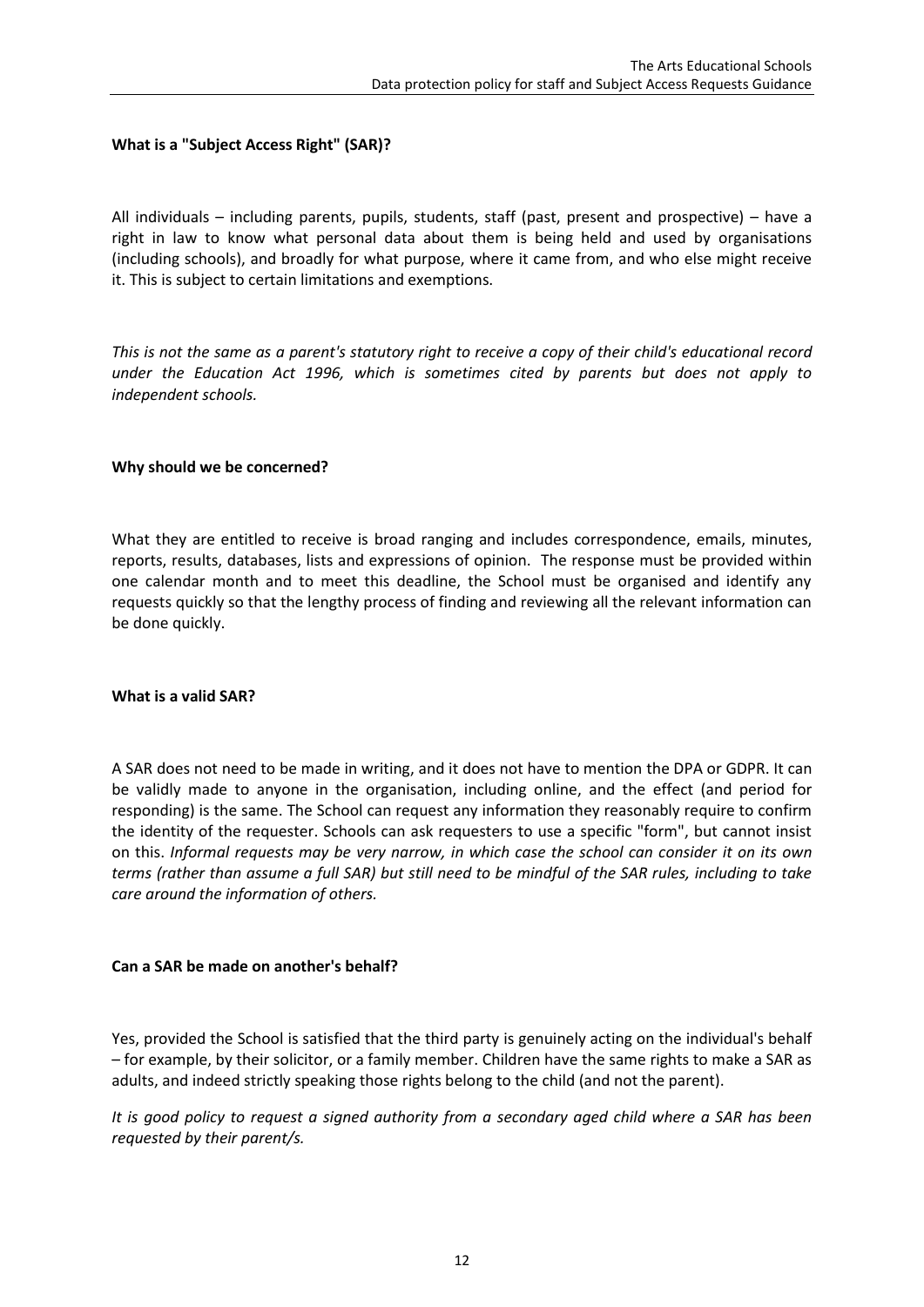### **What needs to be searched?**

All filing systems under the school's control, which may include personal devices or email accounts where used on school business (by e.g. peripatetic music teachers or Trustees), and any "filing system" as defined by the GDPR.

### **What information has to be disclosed?**

A SAR only provides access to the individual's own "personal data". This includes initials, nicknames, job titles and so on. The right only relates to personal data, not whole documents. An entire email chain will not always be personal data of someone mentioned in the subject line, for example.

### **What if the information identifies other people?**

Where personal data about the person making a SAR also constitutes "personal data" about another person (a "third party"), a data controller is not obliged to disclose this mixed data in response to a SAR unless either (a) the third party has consented or (b) it is "reasonable", taking into account all the relevant circumstances, to disclose without consent. Otherwise, factors will include the third party's views, any harm or distress that may come to them, and their expectations of confidentiality – but the data controller must disclose as much of the requester's personal data as they can without unreasonably identifying the third party. It is always assumed reasonable to disclose where that other person is a social worker or education worker, which includes teachers (and other staff) of a school.

### **Are there any other exemptions to the Subject Access right?**

Yes. For example, information may be exempt from disclosure if it:

- is *legally privileged*;
- records the intentions of the school in *negotiations* with the individual making the SAR;
- consists of a *confidential reference* given by the school (though not currently confidential references received by the school – although this wording is more ambiguous under the DPA 2018);
- consists of *exam or test answers* or *exam results* before the allotted publication time;
- is held for purposes of *management planning* (e.g. redundancy planning);
- would prejudice the prevention and detection of *crime* if disclosed (e.g. in live investigations);
- might cause serious harm or distress in limited *social work* contexts.

### **What are the consequences of non-compliance with a SAR?**

The DPA is enforced by the Information Commissioner's Office (ICO) and the Courts. Individuals who are unsatisfied with an organisation's response to a SAR may complain to the ICO, which will generally investigate and (usually, having given the organisation a chance to state its case) give its view on whether the organisation has complied with the law. In some cases the ICO may simply ask the organisation informally to re-consider, with no further consequences (though it will keep a record of the matter, which could have an impact on how future complaints are dealt with).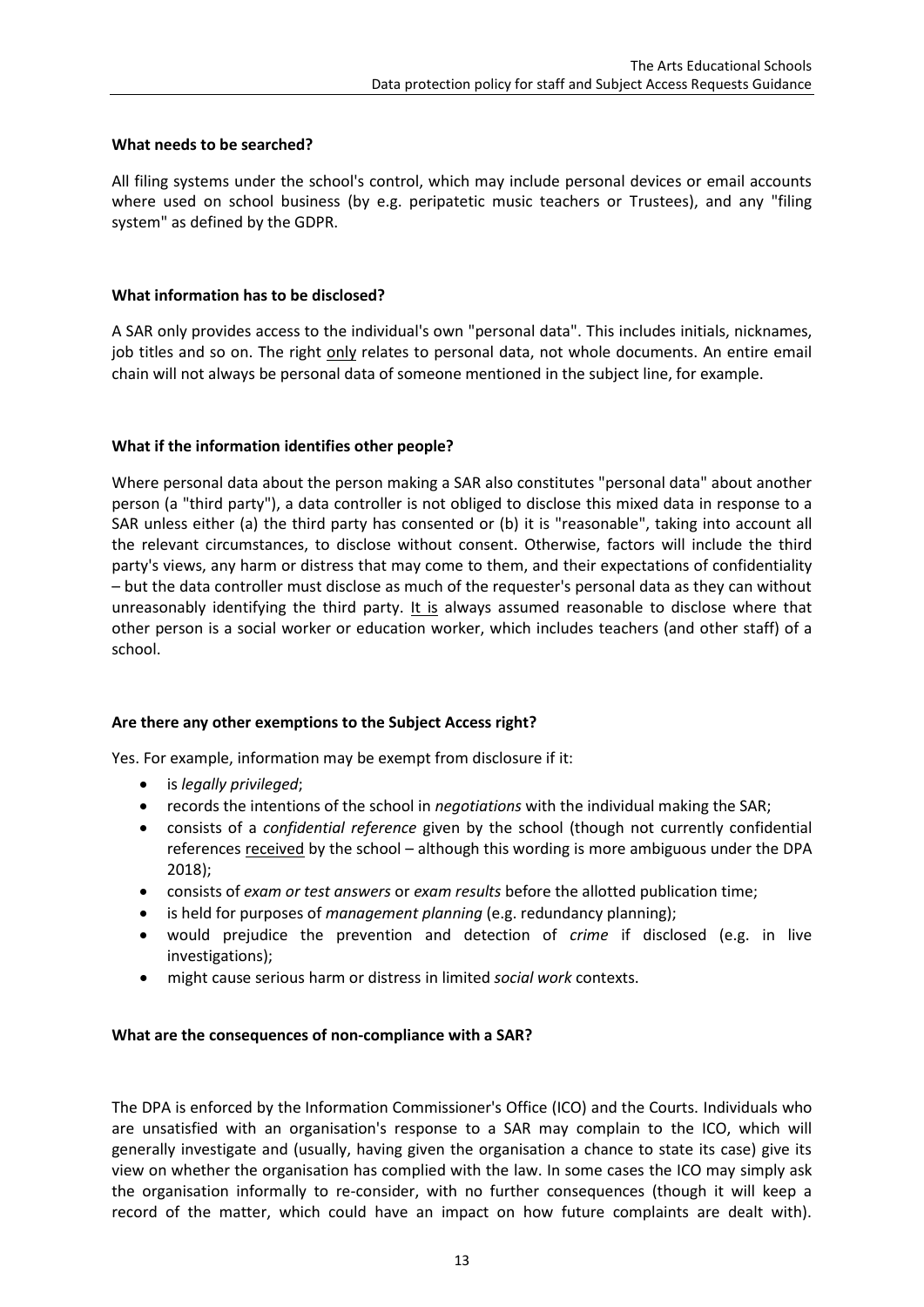Individuals may also make an application to court to enforce the request, which is at the court's discretion and is of course more expensive for all involved.

*Formal enforcement action is rarer, but if the ICO makes a recommendation (including to disclose), schools are well advised to comply to avoid the ICO using its stricter powers.* 

### **Is there any formality to disclosing the data?**

It does not matter how the data is delivered as long as it is intelligible to the requester – it could be compiled in a table or single document, or scanned or photocopied from originals and sent digitally or by hard copy. In practice, care must be taken to ensure it is delivered securely (with effective redactions). The best way to effect safe delivery is by agreeing a time and method with the requester. Post, even by recorded delivery, is less secure than a courier – which in turn is less secure than collecting or delivering in person. Ordinary email is less secure than an encrypted transfer, and so on. The suitability of delivery will depend on the sensitivity, volume and nature of the data. CCTV may require careful thought and offering to show the person footage on-site may be safer than sending out copies.

*GDPR sets out additional information about data and rights for inclusion in the cover letter with the data. Care must be taken to get this right, and use the letter to manage fairly the requester's expectations about what they are getting.*

### **Process for dealing with a subject access request**

**Inform the Finance Director upon receipt of any communication that you think might be a SAR.**

**Step 1: Check that the request is valid.**

For Subject Access Request, this means that:

- the request for information is about the data subject who is a living individual;
- there is sufficient information to verify the data subject's identity;
- if relevant there is sufficient information to verify the authorised representative's identity;
- there is sufficient information to enable the School to locate the information required.

The application does not have to quote the Act to have the request treated as a subject access request.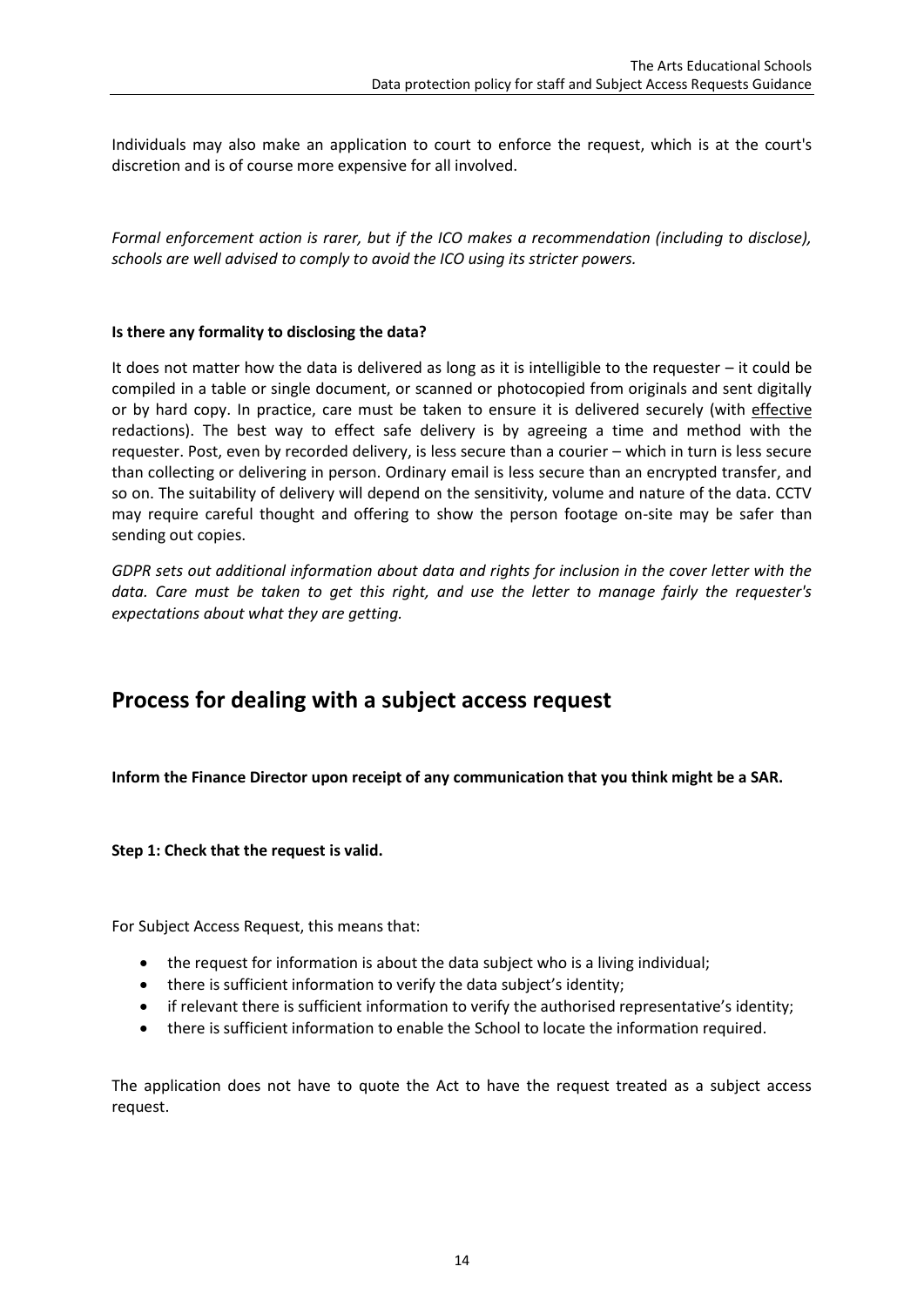### **Step 2: Logging of SAR to register and allocation of unique reference number**

- Log request in the SAR register and allocate unique reference number for the request.
- Calculate and enter the deadline date, this is one month from the day after the request was received

Add this to your calendar. For example, if a request was received on 10 April, the time period would start from 11 April. The School would have until 11 May to respond. Where the time limit runs from the last day of the month (e.g. 31 January) and the corresponding calendar month is shorter, the response will be due on the last day of that month (i.e. 28 February), which could shorten the time for the response.

If the corresponding date falls on a weekend or public holiday, the School will have until the next working day (not school day) to respond. The result of this approach to calculation is that each SAR will likely have a different time limit. If the School wished to take a consistent approach it could consider making its internal time limit for response 28 days, to minimise confusion and the risk of a missed deadline. This will ensure that SARs are always dealt with within a calendar month.

It is important that emails and post are checked during the school holidays in case a SAR is received. This is because the one month period does not stop for the school holidays.

If the School promptly requests evidence of identity, or asks the requester to specify what they are seeking then the one month period does not start until this is received. We suggest that in most cases promptly means within five working days of receiving the request.

Acknowledge receipt of the request within 2 working days.

### **Step 3: Verify the identity of the data subject and/or their representative**

Indicate the measures to verify identity:

- A record should be kept of the measure of verification. These may include but are not limited to copies of drivers' licence, passport and utility bills;
- Consent form where a representative/third party puts in a requests on behalf of the data subject, ensure that there is signed consent notification provided by the data subject.
- Information can be requested from an individual to judge whether they are the person making the request.
- Photographic identity documents such as drivers' licence or passport are more acceptable.

### **Step 4: Clarify the request (if necessary)**

If the request is very broad, contact the data subject or their representative to seek clarification or a narrowing of the request, they are not required to narrow it but it could be a useful conversation.

### **Step 5: Look for information and record the search**

- Data can be in electronic and manual or any other formats. This also covers any DVDs, photographs and CCTV.
- Contact the IT department to perform a search of all databases and emails.